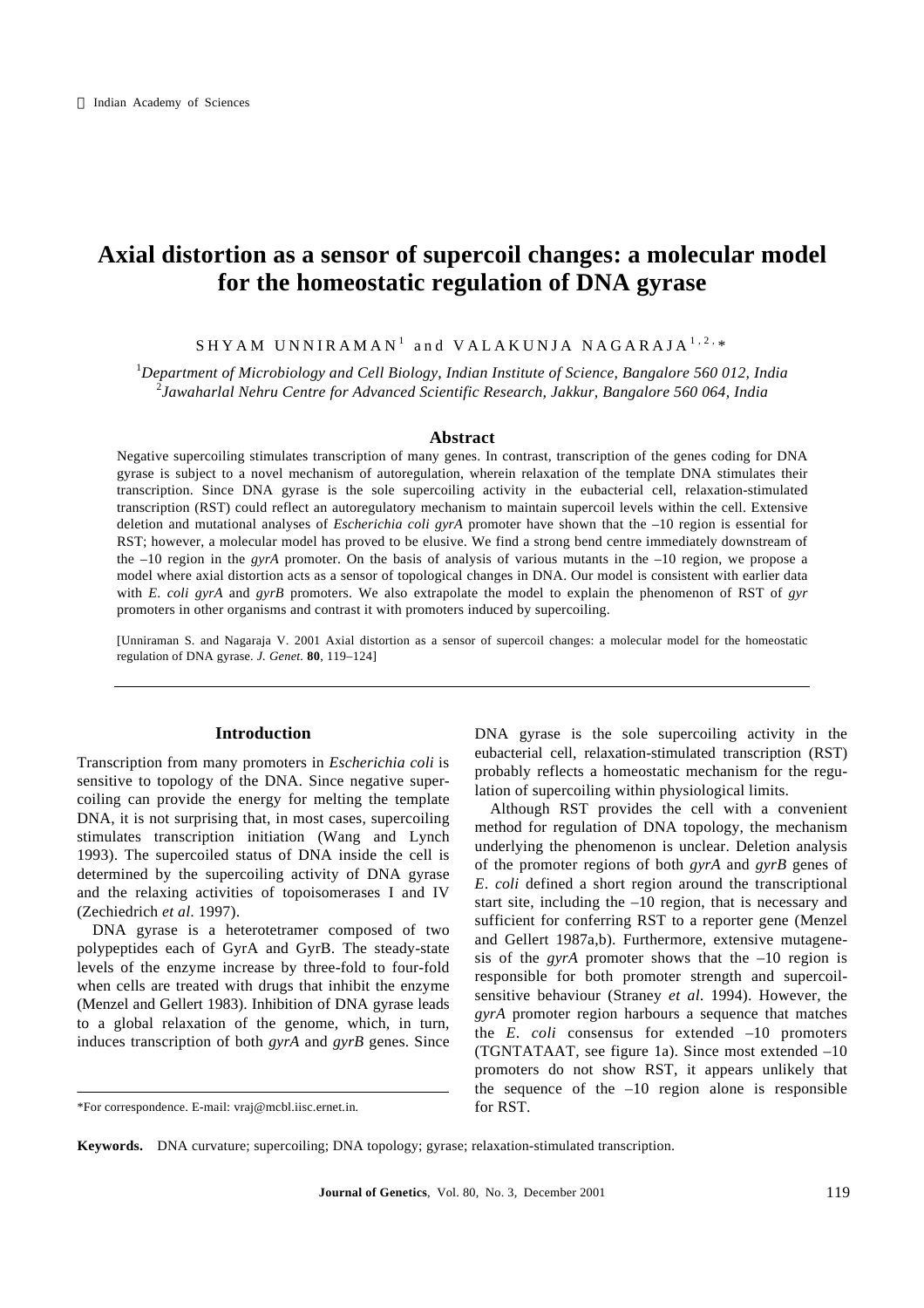In the present study, we provide a molecular model for the autoregulation of DNA gyrase in *E*. *coli* and other species, wherein intrinsic curvature in the vicinity of the –10 element is proposed to act as a sensor of DNA topology and thereby modulate transcription initiation.

## **Methods**

The curvature propensity of the sequence was calculated using the bend.it server (http://www2.icgeb.trieste.it/~dna/ bend\_it.html), with the DNAase I-based bendability parameters of Brukner *et al*. (1995) and the consensus bendability scale (Gabrielian and Pongor 1996). Both these trinucleotide models for predicting DNA curvature produce results that are in close agreement with NMR and X-ray crystallographic data. We obtained very similar results with both algorithms. Since the consensus scale algorithm includes both the DNAase I sensitivity and nucleosome positioning-based bendability parameters, in the discussion that follows only the results with the consensus algorithm are presented. A window of 10 nucleotides (slid one base pair at a time) was used; however, similar results were obtained with a window size of 5, 21 or 31 base pairs. The extent of curvature was plotted as the degree of bending normalized to a single helical turn (or 10.5 base pairs). Curvature was also calculated by two other models—the CURVATURE algorithm (Bolshoy *et al*. 1991; Shpigelman *et al*. 1993) and the AAWedge program (http://lfd.uiuc.edu/staff/gohlke/ curve/). In both cases, a window of 21 nucleotides was used, which was slid one nucleotide at a time. The extent of curvature was plotted as curvature units versus the base position.

#### **Results and discussion**

#### *Intrinsic curvature in the gyrA promoter*

Many non-B DNA structures are preferentially formed in a supercoil-dependent manner (Palecek 1991; Dai and Rothman-Denes 1999); therefore the *gyrA* promoter region of *E*. *coli* was analysed for presence of such structures. The *gyrA* promoter harbours a consensus –10 element (figure 1a), and we find the entire promoter region to be devoid of features that would predispose it to the formation of cruciforms (palindromic stretches), triplex (polypurine–polypyrimidine repeat sequences) or Z-DNA (alternating purine–pyrimidine stretches). We therefore scanned the region for more subtle changes in topology such as curvature using the consensus scale algorithm developed by Gabrielian and Pongor (1996).

We now define the terms used for axial distortion throughout the discussion that follows. In the strict sense, bending is the 'tendency of adjacent base pairs to be nonparallel in an additive manner over several base pair



**Figure 1.** Curvature in the promoter region of *gyrA* from *E*. *coli*. (a) The sequence in the promoter region is shown with the extended  $-10$  region and the transcription start site (+1) in upper case. (b) The curvature propensity of the promoter region. The hatched box represents the –10 hexamer. Intrinsic curvature was calculated on the bend.it server using the consensus scale algorithm with a window size of 10 nucleotides. An axial distortion less than 5 degrees per 10.5 bp is considered straight DNA.

120 **Journal of Genetics**, Vol. 80, No. 3, December 2001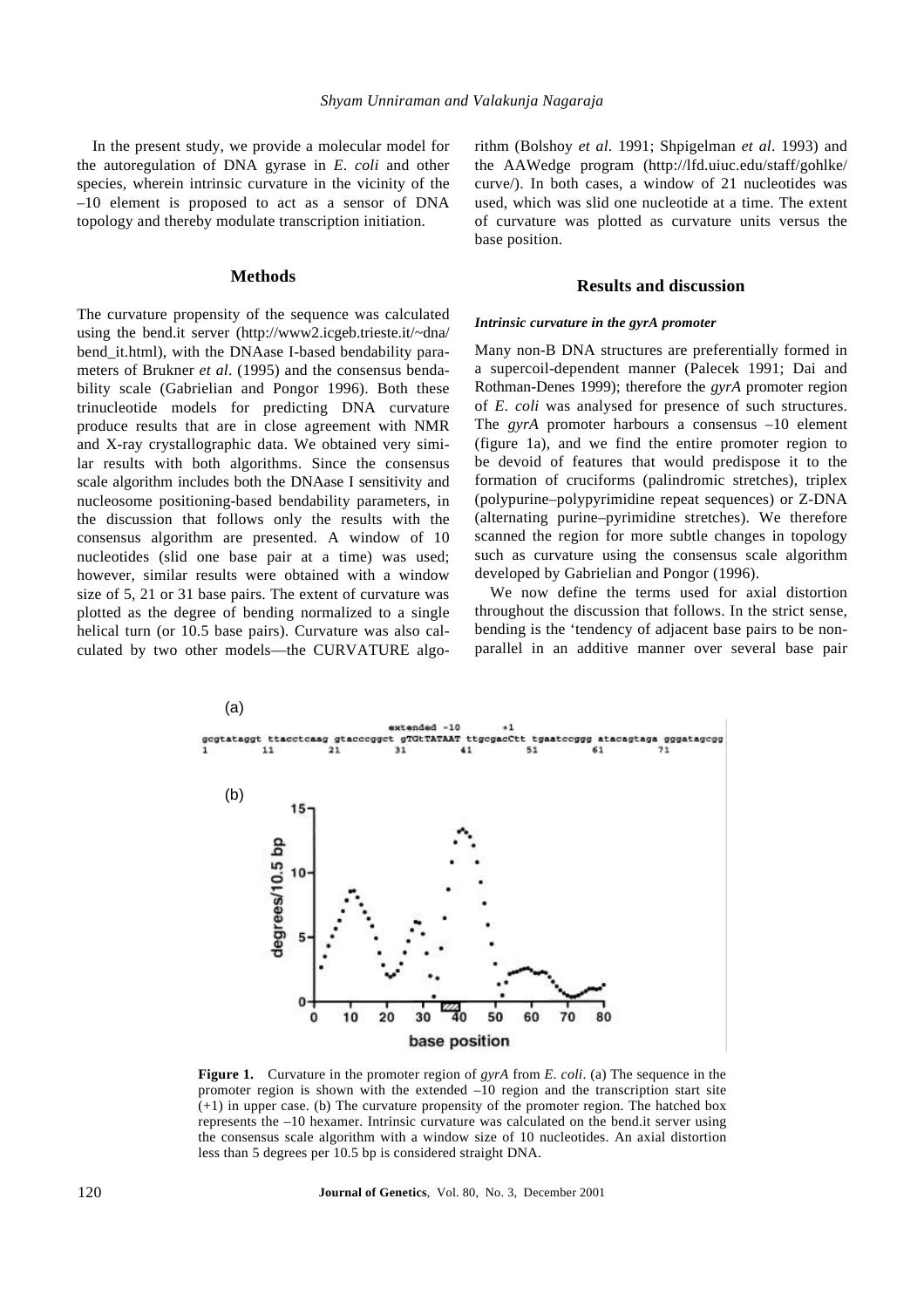steps' while curvature is 'the tendency of the helix axis to follow a non-linear pathway over an appreciable length' (Goodsell and Dickerson 1994). Since our analysis is restricted to the short promoter region, we assume that there is a direct effect of bending on curvature and, therefore, use these two terms interchangeably. Our analysis reveals the presence of a strong centre of curvature at the 3′ end of the –10 element in the *E*. *coli gyrA* promoter. Figure 1b shows the curvature propensity plot for the *gyrA* promoter region. Since this window would include contributions from the –10 region itself, one would expect mutations in the –10 region to alter curvature.

Deletion analysis by earlier workers implies a primary role for the region in the vicinity of the –10 element (Menzel and Gellert 1987a,b). Furthermore, Menzel and coworkers (Straney *et al*. 1994) specifically mutagenized the –10 region of the *gyrA* promoter and generated 30 different mutants that are affected in both basal activity and supercoil sensitivity. These mutants cover a wide range in basal activities and inducibility. To understand the role, if any, played by curvature in modulating transcription, we tested the intrinsic curvature of these mutants. In the following analysis, we have excluded one of the mutants (TTTACT) that shows a  $>100$ -fold reduction in basal promoter activity. Although most mutants retain the curvature downstream of the –10 region, many show a dramatic change in the amplitude of the bend (figure 2a). Furthermore, there is a direct linear correlation (*P* value  $= 0.0014$ ) between the extent of curvature and the level of RST shown by the mutants (figure 2b). It is noteworthy that there is a statistically significant correlation between curvature and RST in the entire region encompassing the peak. Figure 2b shows a representative plot at base position 41, which corresponds to the nucleotide immediately downstream of the –10 element and also to the bend centre in the wild-type promoter. On the basis of earlier analysis of mutants, the presence of a

TAHAAT sequence in the –10 region was believed to be necessary for RST (Straney *et al*. 1994). If curvature was the primary determinant of RST, we would expect a decrease in curvature in mutants lacking this stretch. In agreement with this expectation, most mutations away from this consensus appear to reduce the intrinsic curvature of the region and probably thereby lead to a decrease in RST.

It should be noted here that these results are corroborated qualitatively by the CURVATURE (Bolshoy *et al*. 1991; Shpigelman *et al*. 1993) as well as the AAWedge algorithms. A representative curvature propensity plot using the latter algorithm is shown in figure 3.

#### *Intrinsic curvature as a sensor of supercoiling*

DNA curvature is known to work in conjunction with supercoiling in many cases (Figueroa *et al*. 1991; Owen-Hughes *et al*. 1992; Perez-Martin and de Lorenzo 1997). Therefore it is not surprising that presence of a bend centre near the –10 region modulates the supercoilsensitive behaviour of the *gyrA* promoter. However, since the geometry of bent DNA is similar to that adopted by supercoiled DNA, bending is usually invoked to assist or accentuate the effect of supercoiling. Our model is the first wherein bending plays a role antagonistic to supercoiling.

Axial distortion could modulate transcription either directly or indirectly. In a direct role, axial distortion could optimally align promoter elements to facilitate any of the various steps in transcription initiation on the relaxed template. The superpositioning of supercoiling in such a context would misorient the promoter elements and reduce transcription initiation. Since the centre of curvature is in a region downstream of the –10 region, it is plausible that bending modulates either promoter melting or clearance by the polymerase rather than initial recruitment of the polymerase.



**Figure 2.** Curvature in various mutants of *gyrA* promoter from *E*. *coli*. (a) Composite curvature propensity plots of all mutants. The plot for the wild-type promoter is indicated by the dotted line. The hatched box represents the –10 hexamer. (b) Linear correlation of curvature at position 41 as a function of RST in various mutants. The Pearson's coefficient of correlation is  $0.5572$  (*P* value = 0.0014).

**Journal of Genetics**, Vol. 80, No. 3, December 2001 121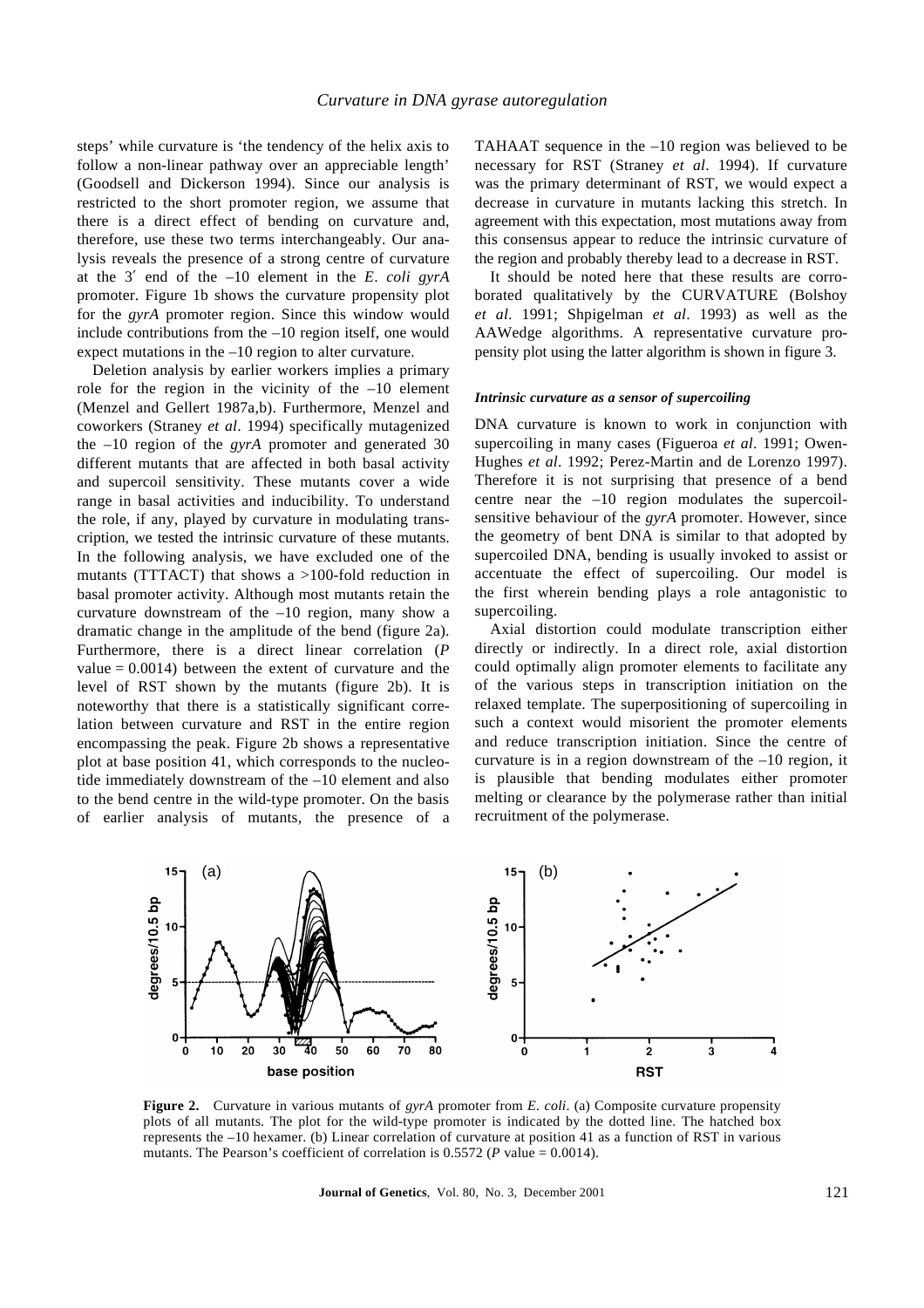In an indirect role, intrinsic curvature of DNA could facilitate the binding of a global repressor. Bent DNA is known to attract many architectural proteins, such as H-NS, HU, IHF or FIS (Figueroa *et al*. 1991). Supercoilsensitive binding of such proteins would allow them to act as classical repressors, however functioning in a supercoil-dependent manner. Specifically, if the repressor were to bind preferentially to supercoiled DNA, it would repress transcription only in a supercoiled context. Two evidences support an indirect role for curvature. Firstly, Carty and Menzel (1990) had implicated a titratable *trans*



**Figure 3.** Correlation of curvature predicted by AAWedge algorithm as a function of RST. Curvature propensity was calculated with a sliding window of 21 nucleotides. The correlation is shown at base position 41. The Pearson's coefficient of correlation is  $0.4095$  (*P* value =  $0.0246$ ).

factor in the autoregulation of gyrase under *in vitro* conditions. Secondly, recent work has shown that binding of HU to DNA is supercoil dependent (Kobryn *et al*. 1999) in a manner required by our model. Sequence analysis of the *gyrA* promoter reveals absence of IHF or FIS recognition sequences overlapping the –10 region. However, since H-NS and HU show low sequence specificity in their interaction with DNA, it is difficult to rule out their role in RST.

#### *A global model for RST*

The *gyr* genes are subject to autoregulation in all bacteria that have been tested so far. Therefore, is the molecular mechanism of RST also conserved throughout the prokaryotic kingdom? To test this possibility, first we analysed the *gyrB* promoter from *E*. *coli* for intrinsic curvature. Unlike *gyrA*, the *gyrB* promoter resembles a classical  $s^{70}$ -dependent promoter with a –10 and a –35 element. However, the presence of a strong curvature in the spacer region immediately upstream of the –10 region (table 1) implies that the underlying mechanism for RST is conserved at least in *E*. *coli*. Our model is further strengthened by the recent characterization of the *gyrA* gene in *Streptococcus pneumoniae* (Balas *et al*. 1998). The promoter appears to incorporate features from both *gyr* promoters in *E*. *coli* with a bend centre present upstream of an extended –10 element (Balas *et al*. 1998; table 1). In contrast, *Klebsiella pneumoniae gyrA* promoter (Dimri and Das 1990) is very similar to that of *E*. *coli*.

**Table 1.** Analysis of curvature in supercoil-sensitive promoters.

| Promoter                                             | Position of<br>bend centre <sup>1</sup> | Magnitude<br>$(^{\circ}/10.5$ bp) | Accession number/Source              |
|------------------------------------------------------|-----------------------------------------|-----------------------------------|--------------------------------------|
| Gyrase promoters and promoters induced by relaxation |                                         |                                   |                                      |
| E. coli gyrA                                         | 41*                                     | 13.4                              | Menzel and Gellert 1987a             |
| Klebsiella pneumoniae gyrA                           | $41*$                                   | 13.4                              | KPGYRA; Dimri and Das 1990           |
| Streptococcus pneumoniae gyrA                        | $27*$                                   | 11.8                              | AF053121; Balas et al. 1998          |
| E. coli gyrB                                         | 37                                      | 10.7                              | Menzel and Gellert 1987a             |
| Streptomyces sphaeroides gyrB <sup>r</sup>           | 31                                      | 5.7                               | <b>SSGYRBNR</b>                      |
| Borrelia burgdorferi gyrB                            |                                         |                                   | <b>BBU04527</b>                      |
| Mycobacterium smegmatis $gyr^2$                      |                                         | $\qquad \qquad \longleftarrow$    | MSGYRAB; Unniraman and Nagaraja 1999 |
| Streptomyces sphaeroides $gyrB^{s2}$                 |                                         |                                   | <b>SSGYRBNS</b>                      |
| E. coli recA                                         | 39                                      | 9.3                               | ECRECA; Menzel and Gellert 1983      |
| <b>Promoters induced by supercoiling</b>             |                                         |                                   |                                      |
| E. coli topA P1                                      |                                         |                                   | <b>ECTOPA</b>                        |
| E. coli topA P2                                      |                                         |                                   | <b>ECTOPA</b>                        |
| E. coli topA P3                                      | 40                                      | 8.2                               | <b>ECTOPA</b>                        |
| E. coli topA P4                                      | -                                       | $\qquad \qquad$                   | <b>ECTOPA</b>                        |
| Salmonella typhimurium hisR                          | 36                                      | 6.2                               | <b>STHISR</b>                        |
| E. coli proUV                                        | $-*$                                    |                                   | <b>ECPROV</b>                        |
| E. coli galP1                                        | —*                                      |                                   | AE000178                             |

<sup>1</sup>The 3' end of the  $-10$  regions aligned at base position 40.

<sup>2</sup>Minimal promoter does not show RST.

'–', Indicates no significant bond centre in the vicinity of the –10 region.

<sup>\*</sup>Extended –10 promoters.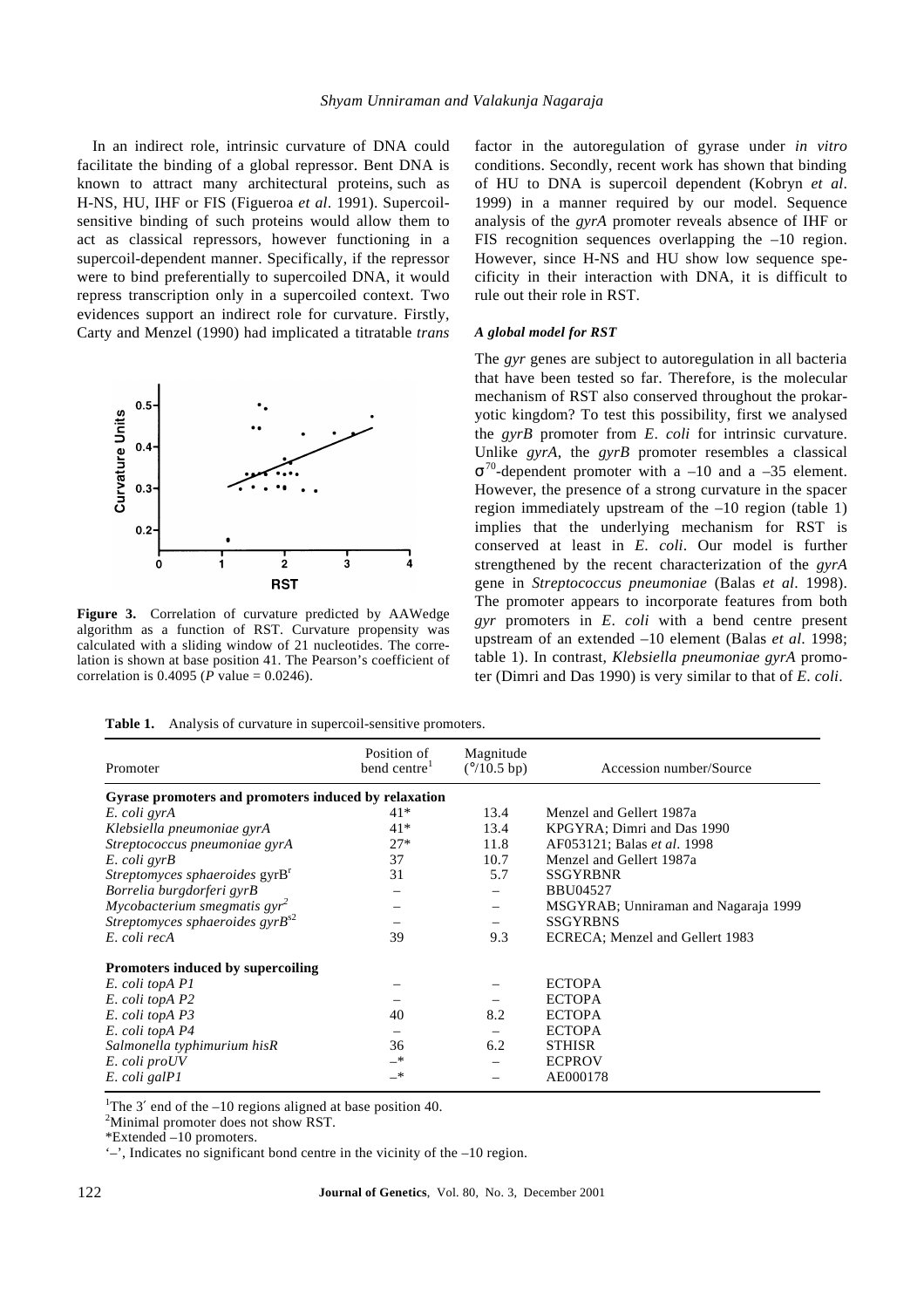In *Mycobacterium smegmatis* the *gyr* genes are part of a single operon with transcription initiating from a solitary promoter present upstream of *gyrB* (Unniraman and Nagaraja 1999). Analysis of the putative promoter region reveals a distinct lack of any axial distortion upstream of the  $+1$  start site (table 1). In accordance with our model, we find that regions up to 1 kb downstream of the promoter are necessary for RST in *M*. *smegmatis* and the promoter does not play a primary role in the phenomenon. To further substantiate this demarcation, we analysed all known gyrase promoters for presence of curvature in the vicinity of the  $-10$  region ( $\pm 5$  nucleotides). It is noteworthy that roughly half of these show a significant curvature in this region while others do not (table 1). Interestingly, both position and extent of curvature are conserved between the *E*. *coli* and *K. pneumoniae gyrA* (Dimri and Das 1990) promoters.

Thus, it appears that there are at least two distinct mechanisms for RST in bacteria. The first class consists of genes where the promoter region itself carries all the cues for RST, and employs curvature as a sensor of changes in supercoiling. The second class uses a distally placed sensor that transduces the signal to the promoter, thereby modulating transcription. However, in the absence of a detailed characterization of RST in various species, we cannot derive a direct relationship between presence of bending and the role of the promoter in RST. Analysis of other bacterial species would reveal the extent to which one or the other mechanism is preferred throughout the kingdom. We also conducted a complementary study of promoters that are induced by supercoiling. The majority of these promoters lack any bend centre in this region (table 1), implying that presence of a curvature in the vicinity of the –10 element is characteristic of promoters induced by relaxation. Interestingly, the promoter of the *E*. *coli recA* gene, which is subject to RST (Menzel and Gellert 1983), reveals a strong bend centre overlapping the –10 region (table 1).

# **Conclusions**

Gyrase genes are subject to autoregulation as a function of the global supercoil status of the genome. Transcription of the *gyr* genes is induced when the template DNA is relaxed. Since negative supercoiling assists in the melting of DNA, it is difficult to understand the repressive influence of supercoiling on transcription of the *gyr* genes.

We propose a novel role for axial distortion as a sensor of DNA topology. DNA curvature could operate in either of two ways. Directly, curved DNA overlapping the –10 region could enhance promoter melting or clearance by RNA polymerase on a relaxed template; or indirectly it could attract a repressor such as HU or H-NS in a supercoil-dependent manner. There are several lines of evidence in support of a model associating bending with supercoil sensitivity. First is the presence of a strong centre of curvature in the promoter region of several *gyr* promoters (table 1). Secondly, mutations in the  $-10$ region of the *gyrA* promoter that reduce RST show a correlated decrease in curvature (figure 2b). Thirdly, a *trans* factor has earlier been implicated in RST in *E*. *coli* (Carty and Menzel 1990). Lastly, HU has recently been shown to bind to DNA in a supercoil-dependent manner (Kobryn *et al*. 1999).

The most attractive aspect of the model is that it is imminently testable. In the *E*. *coli* or *K*. *pneumoniae gyrA* promoters, mutations downstream of the –10 region specifically designed to reduce the intrinsic curvature are predicted to decrease RST without affecting strength of the promoter. In the case of *E*. *coli gyrB* and *S*. *pneumoniae gyrA* promoters, similar mutations would need to be made upstream of the –10 element, in the spacer region. In addition, it would be interesting to test if RST is retained in the absence of H-NS or HU function, paving the way to resolving the question of direct versus indirect role of axial distortion.

#### **Acknowledgements**

The work is supported by a grant from the Council of Scientific and Industrial Research, Government of India.

#### **References**

- Balas D., Fernandez-Moreira E. and de la Campa A. G. 1998 Molecular characterization of the gene encoding the DNA gyrase A subunit of *Streptococcus pneumoniae*. *J*. *Bacteriol*. **180**, 2854–2861.
- Bolshoy A., McNamara P., Harrington R. E. and Trifonov E. N. 1991 Curved DNA without A-A: experimental estimation of all 16 DNA wedge angles. *Proc*. *Natl*. *Acad*. *Sci*. *USA* **88**, 2312–2316.
- Brukner I., Sanchez R., Suck D. and Pongor S. 1995 Sequence dependent bending propensity of DNA as revealed by DNAse I: Parameters for trinucleotides. *EMBO J*. **14**, 1812– 1818.
- Carty M. and Menzel R. 1990 Inhibition of DNA gyrase activity in an in vitro transcription-translation system stimulates *gyrA* expression in a DNA concentration dependent manner. Evidence for the involvement of factors which may be titrated. *J*. *Mol*. *Biol*. **214**, 397–406.
- Dai X. and Rothman-Denes L. B. 1999 DNA structure and transcription. *Curr*. *Opin*. *Microbiol*. **2**, 126–130.
- Dimri G. P. and Das H. K. 1990 Cloning and sequence analysis of *gyrA* gene of *Klebsiella pneumoniae. Nucl. Acids Res*. **18**, 151–156.
- Figueroa N., Wills N. and Bossi L. 1991 Common sequence determinants of the response of a prokaryotic promoter to DNA bending and supercoiling. *EMBO J*. **10**, 941–949.
- Gabrielian A. and Pongor S. 1996 Correlation of intrinsic DNA curvature with DNA property periodicity. *FEBS Lett*. **393**, 65–68.